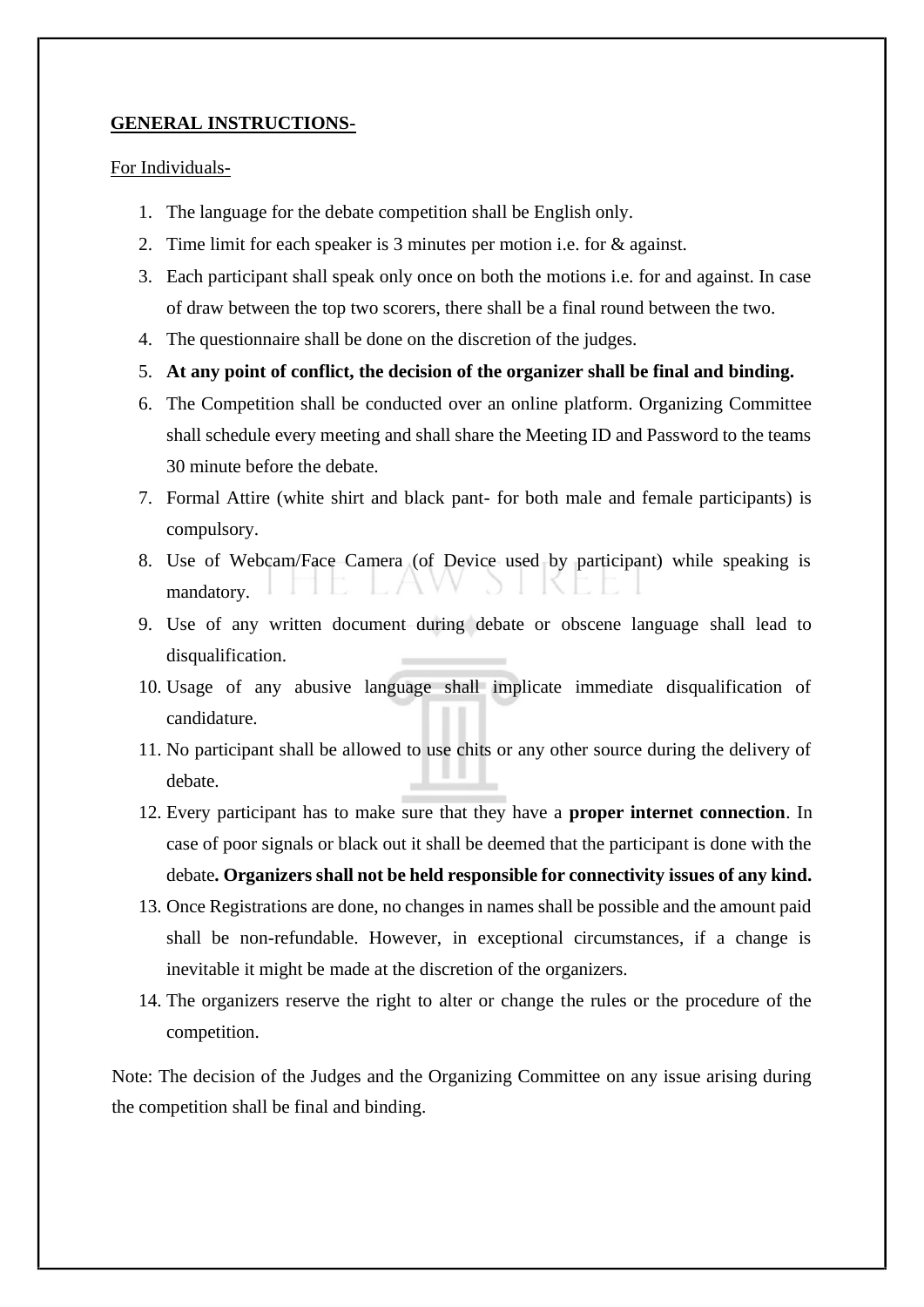#### For Team-

- 1. The language for the debate competition shall be English only.
- 2. The time for the speech is 7 minutes. Team shall decide the time limit of the speaker 1 and speaker 2 but the minimum time for the speaker is two minutes.
- 3. Team shall decide speaker 1 and speaker 2. Speaker 1 will debate For motion and speaker 2 will debate on Against motion.
- 4. The questionnaire shall be done on the discretion of the judges.
- 5. At any point of conflict, the decision of the organizer shall be final and binding.
- 6. The Competition shall be conducted over an online platform. Organizing Committee shall schedule every meeting and shall share the Meeting ID and Password to the teams 30 minute before the debate.
- 7. Formal Attire (White shirt & black pants for both male and female participants) is compulsory.
- 8. Use of Webcam while speaking is mandatory.
- 9. Use of any written document during debate or obscene language shall lead to disqualification.
- 10. Usage of any abusive language shall implicate immediate disqualification of candidature.
- 11. No participant shall be allowed to use chits or any other source during the delivery of debate.
- 12. Every participant has to make sure that they have a **proper internet connection**. In case of poor signals or black out it shall be deemed that the participant is done with the debate. **Organizers shall not be held responsible for connectivity issues of any kind.**
- 13. Once Registrations are done, no changes in names shall be possible and the amount paid shall be non-refundable. However, in exceptional circumstances, if a change is inevitable it might be made at the discretion of the organizer.
- 14. The organizers reserve the right to alter or change the rules or the procedure of the competition.
- 15. In case of draw for the Best Speaker award, participant with a higher team score shall be held as the winner.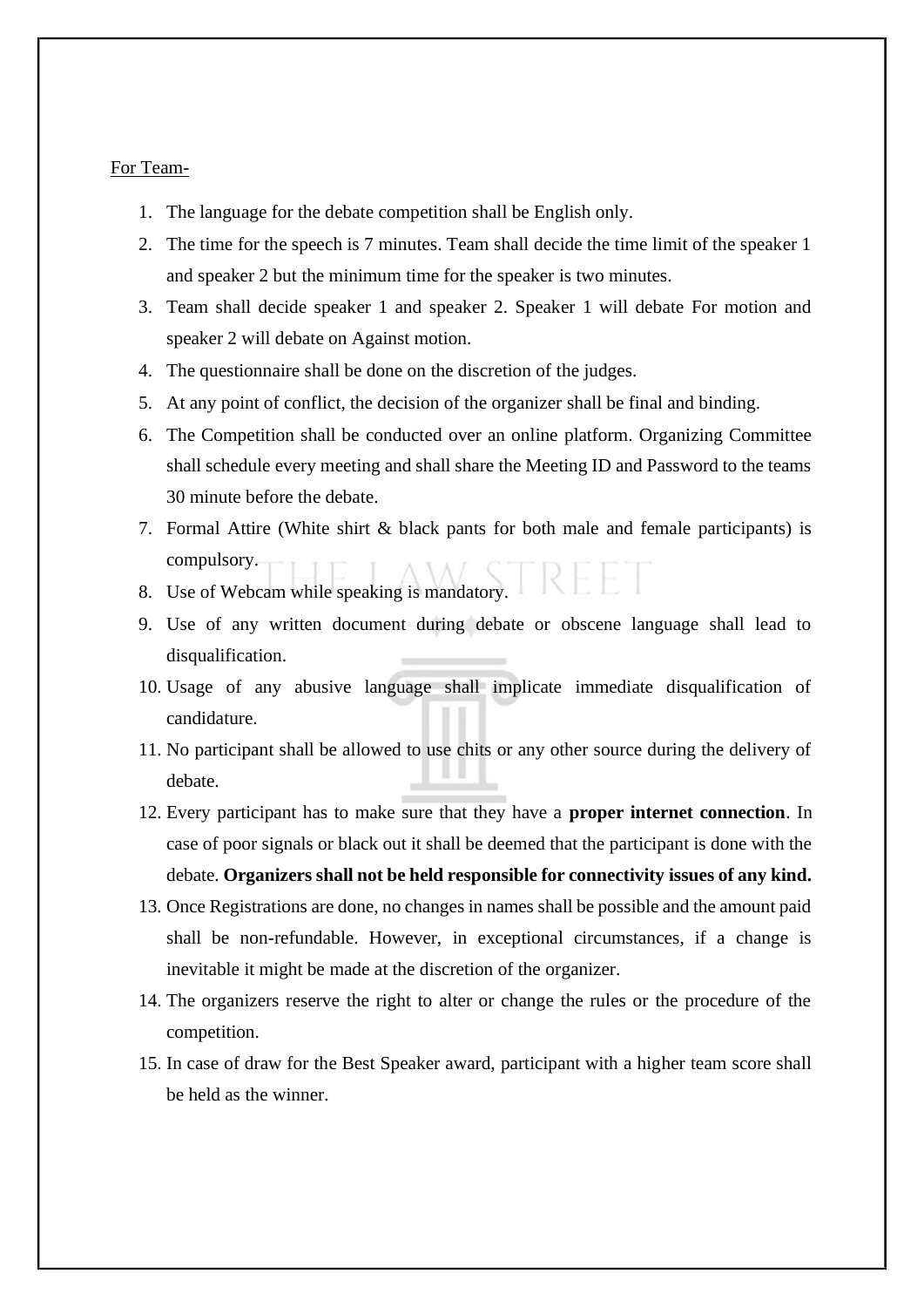**Note: The decision of the Judges and the Organizing Committee on any issue arising during the competition shall be final and binding.** 

# **STRUCTURE OF THE COMPETITION-**

For Team-

- Each participant speaking in favour of the motion shall be paired with a participant speaking against the motion and teams shall be constituted on this basis.
- From each team the participant speaking in favour of the motion i.e. speaker 1 shall first be call upon to speak, followed by the participant speaking against the motion i.e. speaker 2.
- Each participant shall take his/her time for speak on the discretion of his/her team. But a speaker shall speak at least 2 minutes.
- If there are two teams at the 1st position, final round between the two shall be conducted by organizers.

For Individual-

- There shall be only 6 minutes to speak (for both the motions) i.e. 3 minutes per motion and the questionnaire round shall be taken by the judges.
- If there are two individuals at the 1st position, final round between the two shall be conducted by organizers.

| <b>S. No.</b> | <b>CRITERIA</b>             | <b>TOTAL MARKS</b> |
|---------------|-----------------------------|--------------------|
|               |                             |                    |
|               | Content                     | 20                 |
| 2.            | Organization and Clarity    | 20                 |
| 3.            | Preparation & Flow of Ideas | 20                 |
| 4.            | Use of Arguments            | 20                 |

# **JUDGING CRITIERIA:**